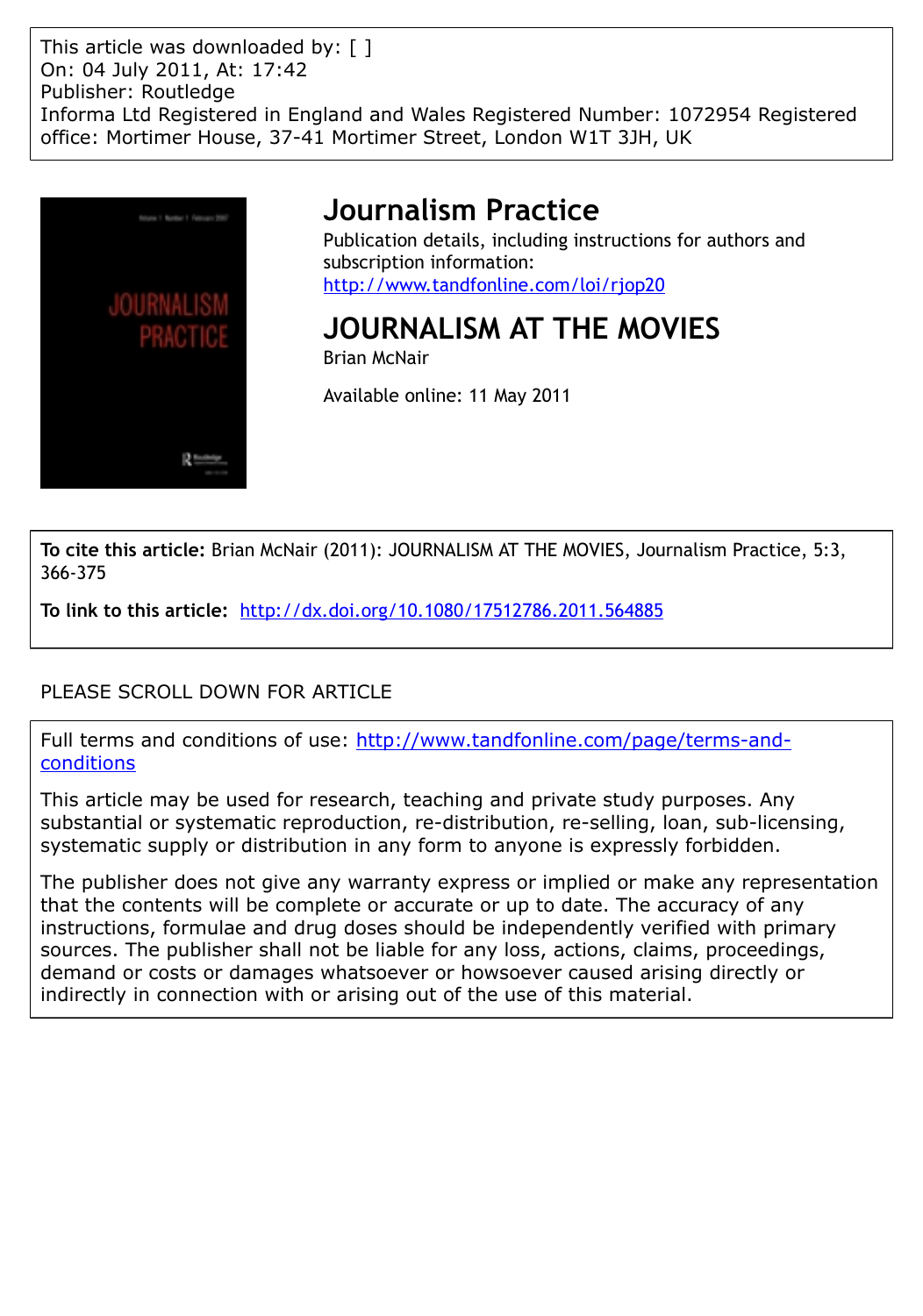## JOURNALISM AT THE MOVIES

### Brian McNair

Welcome to the first of what will be a regular review essay on films about journalism, covering recent releases as well as looking back at established classics and under-rated obscurities. And there is plenty to write about. Since 2008, and the end of the research period which informed my 2010 book on Journalists in Film there has been a steady stream of films in which a journalist is a primary character, and in which the nature and functioning of journalism is a theme. Morning Glory (Roger Michell, 2010), the story of a ''serious'' news man (Harrison Ford) having to adapt to the infotainment environment of breakfast news, came out early in 2011 in the United Kingdom. The well-received UK indie Monsters (Gareth Edwards, 2010), a sci-fi with a journalist at its heart, was released in 2010. In The Soloist (Joe Wright, 2009) Robert Downey Jr played a feature journalist who befriends a mentally ill street musician and seeks to rescue him through his writing. Stieg Larsson's Millennium trilogy has produced three Swedish films, all of them focused on the campaigning journalist Mikael Blomkvist. The first of these is being remade by Hollywood as of this writing.

Film-makers' fascination with the fourth estate goes back to the earliest days of cinema, and has produced some of the greatest works of cinematic art. From screwball classics such as It Happened One Night (Frank Capra, 1934) and His Girl Friday (Howard Hawks, 1940) to contemporary dramas such as Shattered Glass and A Mighty Heart, through the masterpieces of Orson Welles (Citizen Kane, 1940), Billy Wilder (Ace in the Hole, 1951) and Alexander MacKendrick (Sweet Smell of Success, 1957), the journalistic profession has inspired the best cinematic talent to do their best work.

This is a significant fact, and one that requires further investigation (to adapt Burt Lancaster's monstrous JJ Hunsecker's sinister phrase in Sweet Smell of Success). Films about university lecturers are thin on the ground, and rarely attract the likes of George Clooney, Richard Gere or Angelina Jolie. Films about accountants and bankers don't constitute a genre (or series of genres, because films about journalism have taken the form of musicals, thrillers, biopics, westerns, horror, sci-fi, and war films, to name but seven recognised genres) comprising more than 2000 titles, according to Richard Ness' wonderful filmography of all the films made about journalism since the days of the silent movies. Of all the professions, indeed, only policemen and detectives occupy a comparably central place in the film-makers' field of vision.

And indeed there is a clue in that comparison. There is a similarity between the two groups, in that both are socially and legally licensed pursuers of the truth, investigators of villainy, guardians of the morally upright and law-abiding majority against corruption and crime. What the policeman or woman does armed with a uniform and a badge, perhaps a gun, the journalist does with no more protection than the weight of democratic tradition.

The journalist, since the English revolution, is the personification of a fourth estate exercising critical scrutiny over the powerful and those in authority. He or she goes where the average citizen dare not, reporting back on the abuses of power. The journalist routinely pursues power, threatens it, and often meets resistance, which generates the very essence of narrative-conflict, tension and drama. The film about Wikileaks and Julian Assange when it comes (and it will) will exemplify these qualities.

Journalism Practice, Vol. 5, No 3, 2011, 366-375 ISSN 1751-2786 print/1751-2794 online  $\sum_{\text{Taylor A Francis Gre}}$ Taylor & Francis Group – 2011 Taylor & Francis DOI: 10.1080/17512786.2011.564885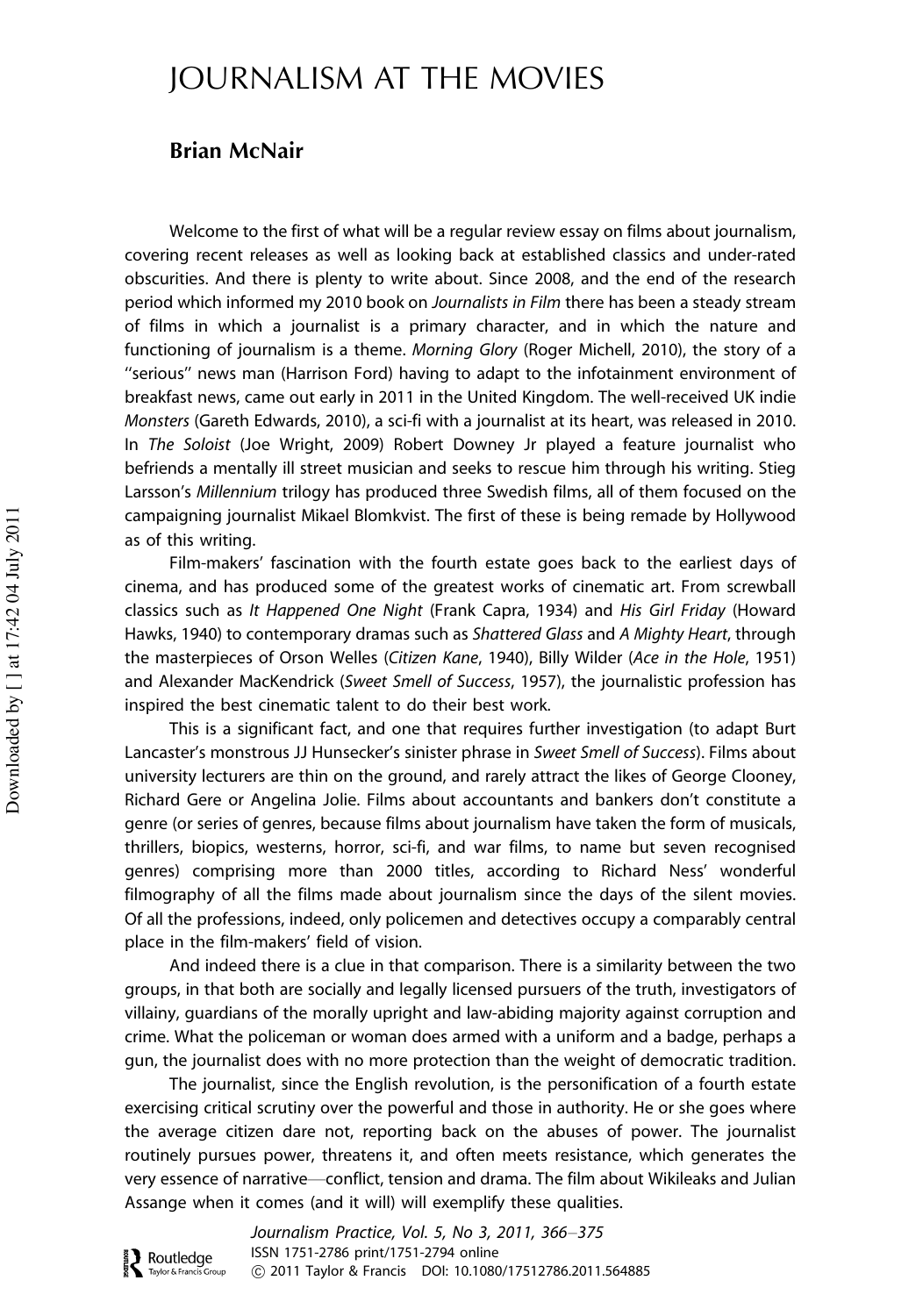Films of this type tend to type portray journalists as heroes, which is nice for the practitioner at a time when the profession is in a crisis of trust caused by everything from faking (Stephen Glass at the New Republic, portrayed in the excellent Shattered Glass; Billy Ray, 2003) to phone-tapping and other illegal techniques (for a very watchable treatment of this theme see Mary McGuckian's cruelly underrated study of a UK red-top tabloid, Rag Tale [2004]). There are, of course, also films in which journalists are villains, found wanting in their privileged role as watchdogs and guardians of democracy. Interestingly, and again welcome to the practitioner, my research for Journalists in Film found that some 80 per cent of portrayals of journalists in the decade up to 2008 were heroic rather than villainous, suggesting a public appetite for decency and honour in the profession, a longing for a journalism that can be admired and defended.

While the quantity and aesthetic quality of films about journalism indicate the recognised importance of the profession in democratic societies, they also provide an important source of data about how journalists are perceived, for better or worse, and what it is we (or the directors, actors, writers who make the films we choose to watch) expect them to be. They are also, for these reasons, a valuable teaching tool for students of journalism in our universities and colleges. Want to discuss the limits of objectivity in the war on terror? Watch Angelina Jolie as Marianne Pearl in A Mighty Heart (Michael Winterbottom, 2006). Curious as to how a boyish Stephen Glass could have fabricated at least 40 major feature articles for the esteemed New Republic-''in-flight magazine of Air Force One", as the film calls it-see Billy Ray's Shattered Glass. Concerned about the performance of the US news media in the invasion of Iraq? George Clooney's Good Night, and Good Luck rehearses the issues expertly, and entertainingly, by showing us the pressures under which NBC journalists laboured during the Cold War.

Future articles in this series will address particular films, or groups of films. Meantime, I present the findings of some recent research into which films those who practise journalism, and those who research and teach it, find to be the most rewarding and valuable.

#### The Best Films About Journalism, Ever!

While writing Journalists in Film I sent a questionnaire to journalists and academics in the field, asking them to nominate up to five of their favourite films about journalism. They were asked to explain their choices in up to 150 words per film, and to indicate their professional status. It seemed interesting to consider how the films nominated by practising journalists would compare with those of the academics who study and teach journalism. Would the scholars' more analytical, reflective, critical agenda produce different choices than the practitioners, for whom self-image and esteem might presumably influence their perception of a particular film? On what grounds would these distinct, though frequently overlapping groups—because many journalists work part- or full-time in the academy as lecturers and researchers, while some academics, including this author, write for the news media on a regular basis—define their favourite films about journalism?

The questionnaires were distributed to journalists by email, and also through online academic lists such as that run from Brussels by Nico Carpentier and the European Communication Research and Education Association (ecrea@listserv.vub.ac.be). Columnist,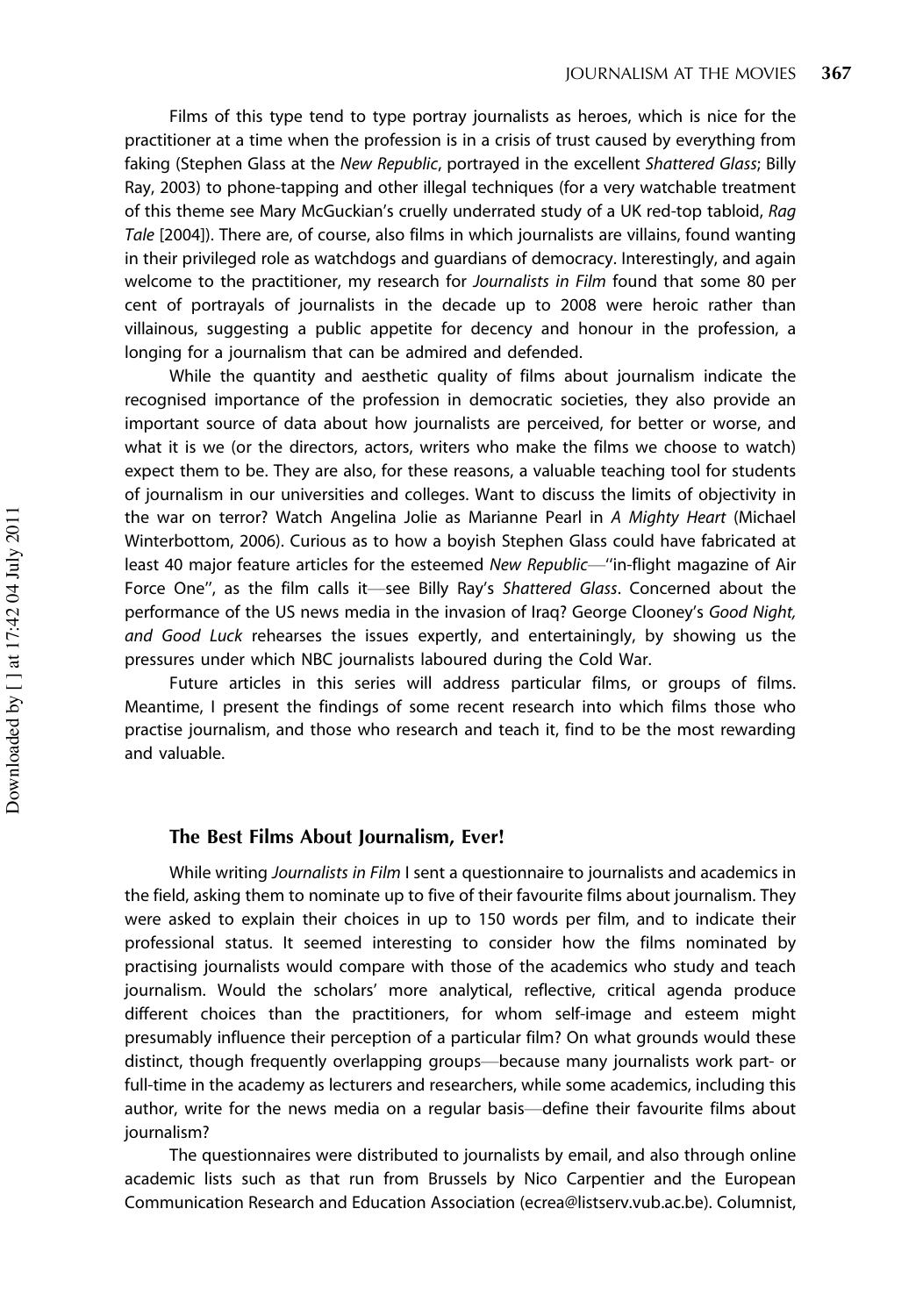former editor and blogger Roy Greenslade, having received the questionnaire by email, publicised the survey and invited his readers to respond.

Including those who answered Greenslade's blog item, a total of 100 people submitted suggestions for the best films about journalism ever made, though not all suggested five, nor explained their choices in the format requested. The survey was not systematic, therefore, and the findings are not in any sense scientific. I claim no statistical significance for them, and present them as indicative rather than representative in the proper methodological sense. With that qualification, here in descending order are the films mentioned most frequently by respondents to the survey.

#### 1. All the President's Men (Alan J. Pakula, 1976)

Top of the chart was All the President's Men. More than three decades after its release it retains its appeal as a film which depicts (and in depicting, advocates) the very best that journalism can be, even to those like blogger Bezgirl who (presumably) do not remember the Watergate era. For her, it stands out as a film about ''how important and influential journalism'' is. In an era when it is perceived that investigative journalism is at risk from economic pressures on media managers Pakula's film continues to nag at the collective conscience of liberal democratic societies, and to remind its citizens of what journalism is for. It represents an example to follow, a model of best practice for today's journalists to emulate. Thorbjorn Brodasson of the University of Iceland argues that the film ''made a contribution that is hard to measure towards increased understanding of the importance of mass communication for democracy''. Steven Barnett at Westminster considers it ''still the most effective advertisement for investigative journalism in history''. The editor of the British Journalism Review, Bill Hagerty, argues that ''the film is testament to the power of the press when good reporters are given the resources and the time to dig up corruption, even at the highest level''. In the view of Bob Franklin at Cardiff:

The film represents a high water mark of optimism about journalism and its democratic potential. It shows journalism as a crusading, revelatory and investigative activity which is not compromised by political and economic power.

It is also recognised as a great work of cinematic art. Blogger Soccerchef wrote that ''any film that can make comprehensible the events that eventually brought about the downfall of a President in roughly two and a half hours deserves to be recognised as one of the greatest pieces of scriptwriting EVER''! He adds: ''the atmosphere of the newsroom is brilliantly conveyed, not only by the set design but by the cinematography. A dated piece now for sure, no computers, carbon paper everywhere, an obsession with getting the story right, and goodness, people smoking indoors!'' Its datedness is of course a large part of its continuing appeal. The film stands as a nostalgic record of what newsrooms used to look like in the days before computers, Internet and mobile phones transformed the journalist's working environment.

#### 2. His Girl Friday (Howard Hawks, 1940)

At number two is His Girl Friday, Howard Hawks' 1940 adaptation of the 1921 stage play The Front Page, starring Cary Grant and Rosalind Russell as duelling ex-colleagues (and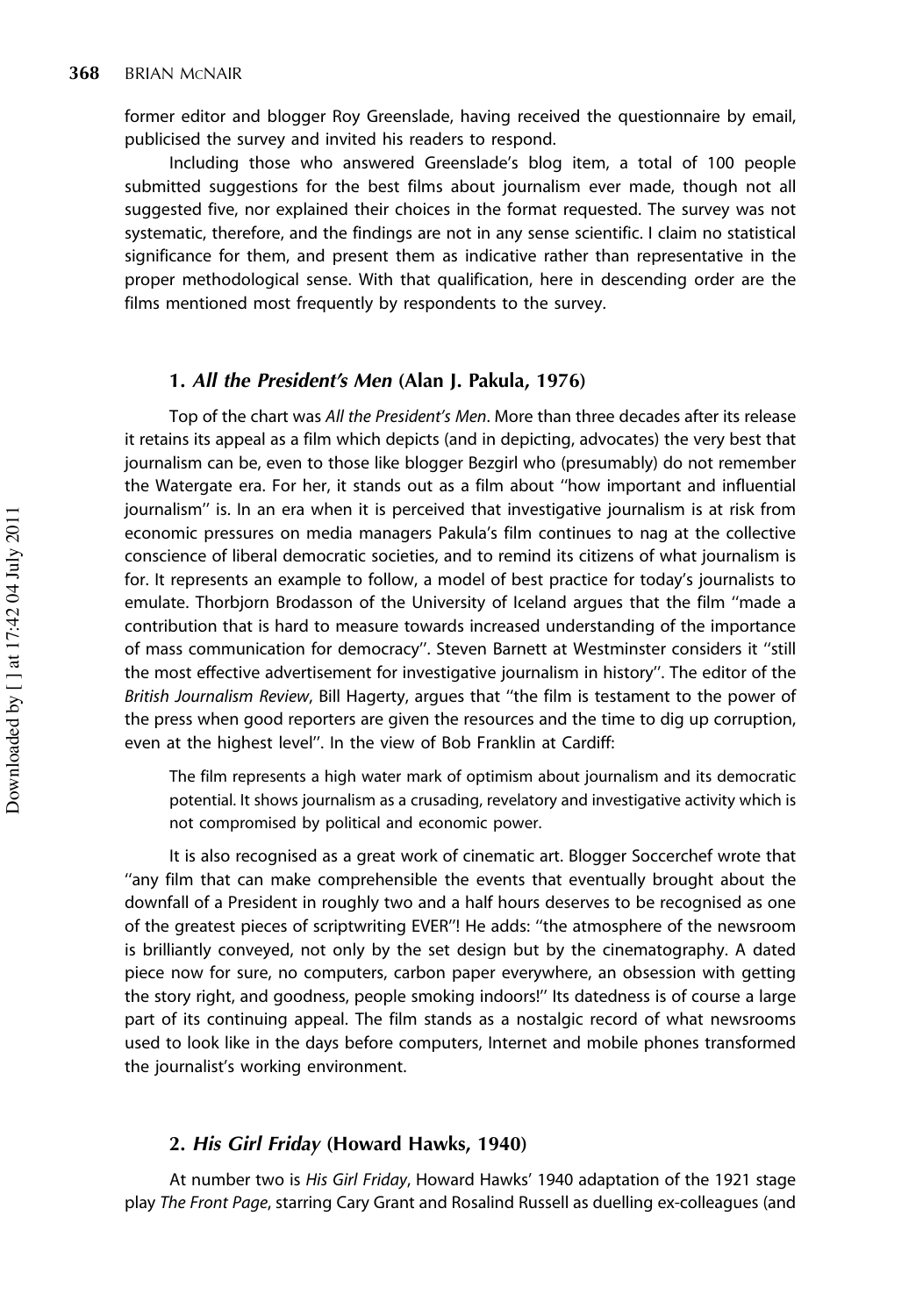former married couple). Other versions of The Front Page appear on the list (see below), but Hawks' is the most highly regarded by respondents to this survey. For blogger Bellafrisco, ''it depicts journalism as a fun brawl that attracts high-adrenaline types''.

It's a celebration of arguably the best part of being a journalist—the camaraderie, the rapid-fire wit, dark humour, and sense of shared purpose that ultimately proves irresistible for the heroine. But the film also touches on the darker side of journalism. The journalists depicted, even the heroine, are callous about the plight of the man on death row.

Tony Harcup values it because ''journalism movies don't come any funnier than this, and there are even a few ethical insights lobbed in as well—what more could you want". Former journalist and now PR man Jack Irvine praised ''the razor sharp repartee of the two stars''. Many of the great screwball comedies of the 1930s and 1940s had journalistic plots, and His Girl Friday lays claim to be the greatest.

#### 3. The Paper (Ron Howard, 1994), Ace in the Hole (Billy Wilder, 1951)

The number three place was occupied by two films, Billy Wilder's Ace in the Hole and Ron Howard's The Paper. The latter, like His Girl Friday, is revered by journalists for its dynamism and realism in the depiction of the professional journalistic environment, as well as its dialogue and performances. Jairo Lugo describes the film as ''one of the finest showing the daily routines in a newspaper. In creating a parallel narrative with child birth, it produces a sense of tension only describable by those of us who have worked in a daily paper''. Simon Barker regards it as

one of the best depictions of the adrenalin and addiction of working in a busy big-city newsroom. The morning conference scene is eerily recognisable and, for once, the front page looks like a real front page, not one of those efforts usually supplied by someone from the graphics department who've never laid out a news page in their life. The paranoia and office politics should be second nature to many working in today's Fleet Street.

Ace in the Hole, Billy Wilder's 1951 satire (also known as The Big Carnival in the United States) is valued for its ''mirror image'' contrast to the image of journalism presented in All the President's Men. If the latter represents journalistic best practice, Ace in the Hole is recognised as a still-powerful portrayal of the worst that journalism can be. Myriam Redondo thinks it ''perfectly explains why many people hate reporters''. For another respondent, Chuck Tatum (Kirk Douglas) is ''cynical, concerned with the story at any cost, intervening to develop the story rather than simply observing and reporting events. The lead character is fatally flawed ... untrustworthy and essentially unlikeable''. Journalist John Lloyd remarks that ''even if it's a desperately bitter film, it does catch the temptation which besets all journalists: to so doctor the story that it fits an idea of a popular drama, not the twists of real life. And the figure of the small town paper on which Kirk Douglas winds up is every reporter's stern father''.

#### 4. Citizen Kane (Orson Welles, 1941), Good Night, and Good Luck (George Clooney, 2005)

Two titles shared fourth position. Citizen Kane needs no introduction, since it has been a recognised classic of cinema for decades. As a study of media power, and how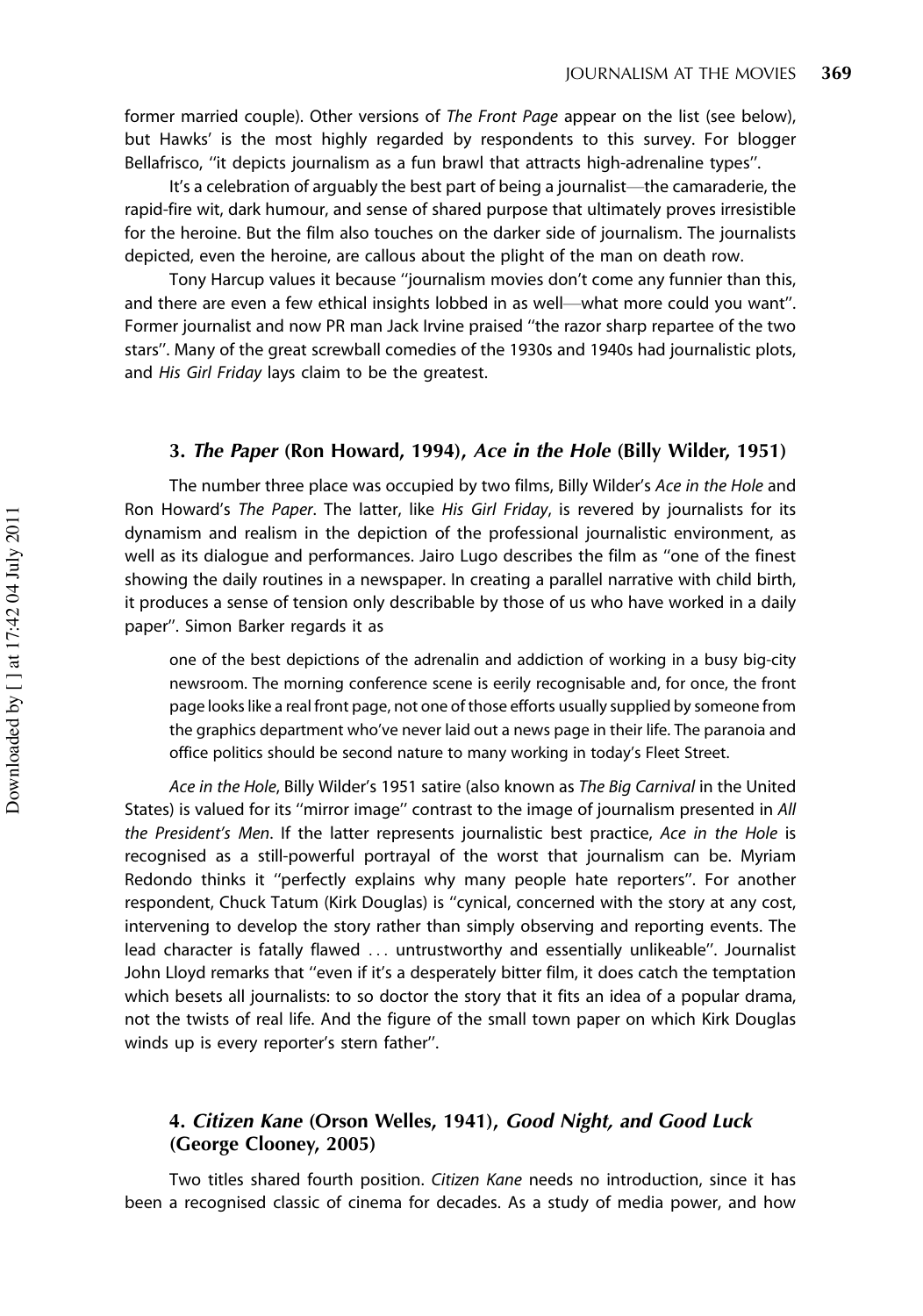power can corrupt the normative ideals which guide liberal journalism, it is as relevant today as it was in the era of William Randolph Hearst. Steven Barnett notes how astonishing it is that ''after all this time neither the themes nor the story line feels dated''. Charles Lambert at the University of Central Lancashire feels that ''it cannot be bettered in capturing the era when journalism became a business''.

George Clooney's 2005 film shares with Welles' master work its monochrome cinematography, and is widely praised for its attention to period detail, its script and its acting performances. David Hutchison of Glasgow Caledonian University observes how accurately the film evokes the studio atmosphere of the NBC See It Now current affairs programme, and notes that actor David Strathairn's ''mimetic rendering'' of Ed Murrow's character, ''down to his mannerisms and constant cigarettes, is compelling''. Steven Barnett describes it as ''a good example of the collision of politics and journalism superbly caught on screen and a reminder to posterity of the impact which individual journalists can have on a nation's mood''.

#### 5. The Front Page (Billy Wilder, 1974)

More than two decades after Ace in the Hole, Wilder returned to the subject of journalism with this adaptation of the Hecht-MacArthur play, viewed by several respondents as superior to Hawks' gender-reversal version. Those who cite it identified its script and performances by Jack Lemmon and Walter Matthau. For one respondent this is ''by far the best version of the original stage play and a reminder for the golden age-ists of quite how squalid journalism could be''.

#### The Best of the Rest

Sixteen films shared the remaining five places in this ''best of'' list. Val Guest's The Day the Earth Caught Fire (1961) came in at number 6 and was noted by several UK respondents for its authentic representation of a Fleet Street newsroom in the late 1950s/ early 1960s. Alexander MacKendrick's The Sweet Smell of Success (1957) with its ''odious characters'' and ''lacerating'' dialogue appears at number seven. Among more recent releases included in the list were Shattered Glass (Billy Ray, 2003), The Devil Wears Prada (David Frankel, 2006) and Almost Famous (Cameron Crowe, 1998).

As noted, this survey was intended to show if journalists' views on what make a good movie about journalism were substantially different from those of the academics. The short answer is-no, on the basis of this admittedly small sample, they are not. All the President's Men features regularly in journalists' top fives, not surprising given its mythical status. Academics also regularly list it, alongside contemporary equivalents such as Good Night, and Good Luck, suggesting a demand amongst both practitioners and theoreticians and contextualists for films which strive to accentuate the democratic importance of journalism and the courage of the journalist. We like it when film-makers represent journalists positively, it seems, which may be good news for a profession suffering from a decline in trust and public esteem.

Journalists particularly value films like The Front Page, Broadcast News and The Paper, for their realism and authenticity in capturing the working environment. Academics, with a nod to film studies, mention Citizen Kane a lot, and responses from overseas list films such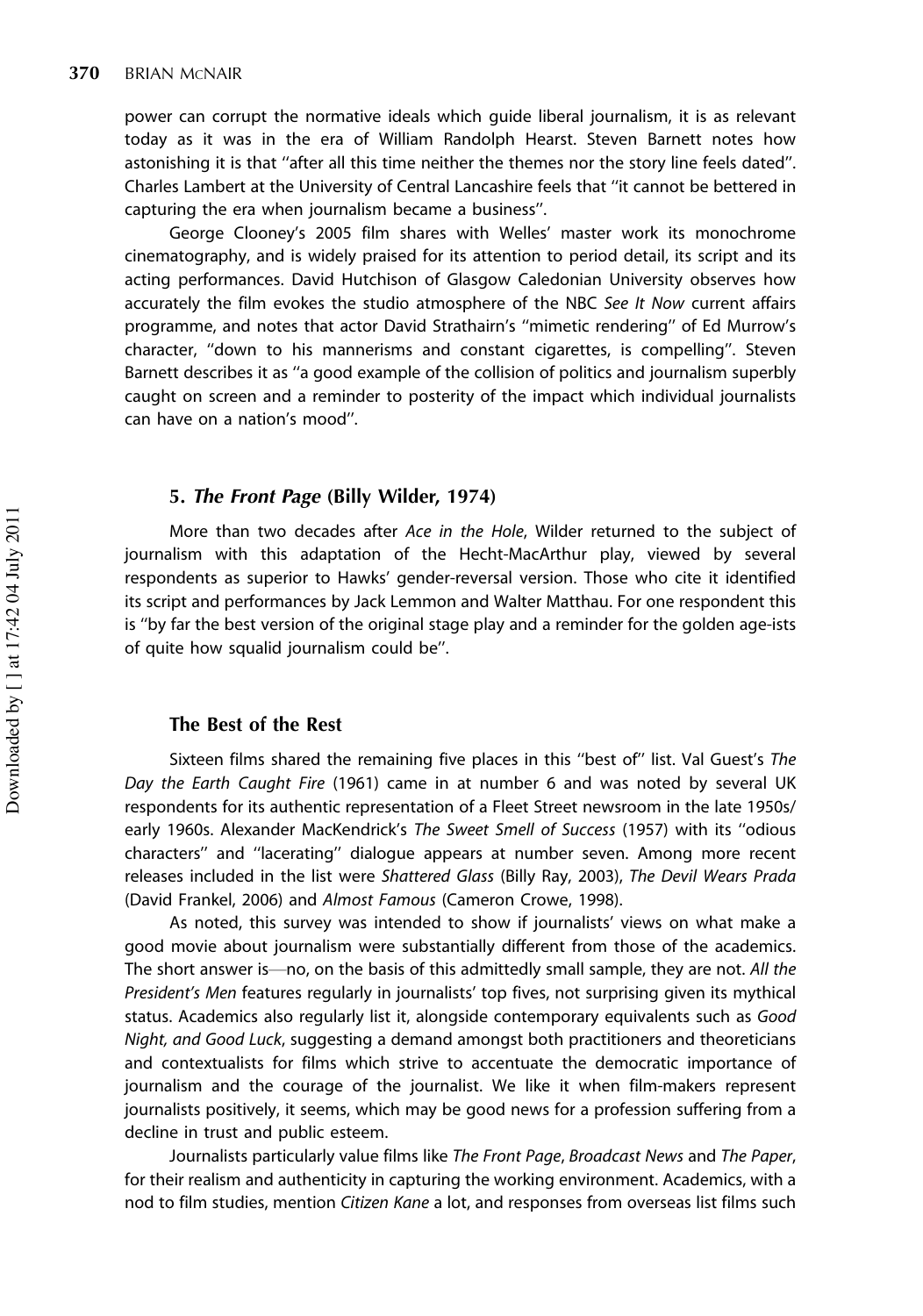as the Turkish Babam ve Oglum [Father and Son]. British Journalism Review editor Bill Hagerty and Steven Barnett at Westminster bravely listed The Devil Wears Prada, a film which dares to take fashion journalism seriously. And why not? As Barnett observes, the shoes are to die for.

#### Brian's Top 10

As the organiser of the survey, I will now exercise my god-like powers and list my own selection of the 10 best films about journalism and journalists, ever! In the order of their release, they are:

#### His Girl Friday (Howard Hawks, 1940)

Most of the reasons for my selection of this film as one of the greatest ever made about journalism are given above, and require little repetition here. In addition to the dynamism and wit with which Wilder and his crew render the late 1930s tabloid newsroom, however, is the script's frequent engagement with the nature of popular journalism: what its commercially driven values are, and what they should be, as articulated by the duelling figures of Walter and Hildy, respectively. Hildy is the voice of the public interest, defending the normative ideal of liberal journalism, while Walter speaks up for the pragmatics of the news business. In sticking to her guns, Hildy also presents one of the great portrayals of a female journalist operating successfully in what was still very much a man's world. Seventy years after its production Hawks' film still resonates on both of these levels: as a study of the sexual politics of the journalistic profession, and a popular discourse on what journalism should be. The issues it raises about ethics and protection of privacy are never far from the public agenda today, and the film therefore has a timeless quality.

#### Ace in the Hole (Billy Wilder, 1951)

Similarly, Ace in the Hole stands the test of time as a work of cinematic art, its noirish, desert-set story, as compelling today as the year it was made, the writing and performances striking a chord for any reader of popular journalism in the twenty-first century. This, after all, is a film about the capacity of an overly commercialised journalism to manufacture reality, to manipulate and mould events for the purpose not of enlightening or informing citizens, but to sell newspapers, without regard to the people involved. The script identifies and critiques a distorted set of news values which remain very much in place today, and explicitly contrasts the professional dominance of these values with the theoretical ideals promoted by journalism schools. Chuck Tatum stands for the arrogance and amorality of popular journalism at its worst, as college-educated novice Herbie has his beliefs in the nobility of his chosen profession gradually undermined. The contemporary student who wishes to understand the values which drive popular journalism in the twenty-first century may begin right here, in the Arizona desert of the early 1950s.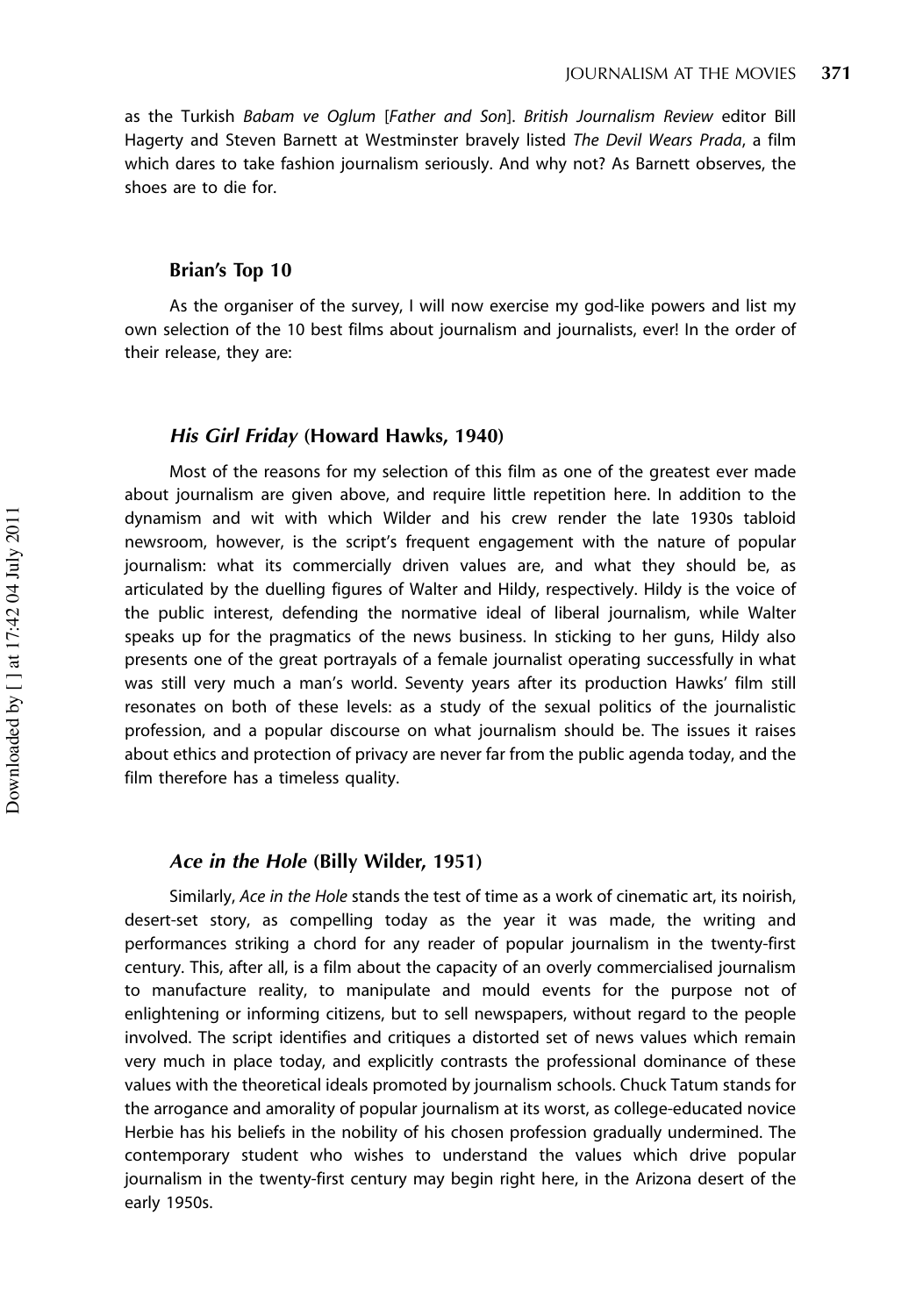#### Sweet Smell of Success (Alexander MacKendrick, 1957)

As with so many of the films now recognised as ''great'' in their representation of journalists, MacKendrick's study of a brutal newspaper columnist was a commercial flop in 1957. Burt Lancaster and Tony Curtis both play unrepentant villains, which confused their 1950s fan base. The film was well-reviewed in places, however, and has grown in stature ever since. Today MacKendrick's direction, the script by Clifford Odets and the dark central performances, as well as the noirish cinematography and soundtrack music, are recognised as contributing to what is widely recognised as an all-time classic of American cinema. As a film about journalism, Sweet Smell of Success is distinctive in exploring the phenomenon of the celebrity columnist, or ''king-maker''. Inspired by the modus operandi of the real-life journalist Walter Winchell, Sweet Smell of Success examines the abuse of media power in terms which still resonate today. Hunsecker's bullying, including that of a US senator whom he confronts in his favourite club, highlights what happens when the fourth estate becomes over-powerful.

Another feature which singles out this film for special mention is the representation of Tony Curtis's sleazy press agent, Sydney Falco. Today, of course, public relations has a very different, more powerful place in the media environment. The balance of media power has shifted from journalist to PR practitioner and spin doctor. Falco represents the early days of a communication profession which has since gone on to greater things, to the oft-voiced regret of many observers.

#### Salvador (Oliver Stone, 1984)

Oliver Stone's Salvador is one of the few films to critically examine the role of the US news media in the central American conflicts of the 1970s and 1980s. Made after Roger Spottiswoode's Under Fire it is, in this writer's opinion, the better film, conveying as it does the loss of (relative) innocence experienced by freelance reporter Richard Boyle as he encounters the horrors of war in El Salvador. James Woods' Boyle is convincing both as a gonzo-esque journalist who heads south in search of a story to support his dissolute lifestyle, and then as an awakening witness to US government-supported atrocity. In the process he becomes the voice of principled liberal journalism, set against the complicit bias and blindness of the mainstream US news media. Stone does not spare the details of crimes such as the rape and murder of four US nuns, many of which are based on actual incidents, and the key scene where photographer John Cassady takes Boyle to the place where victims of the death squads are dumped is deeply disturbing. The film avoids neat Hollywood-style resolution, and maintains an appropriate sense of dread throughout. If Noam Chomsky were ever to write a screenplay about the role of the US media as National Security State apparatus, or dramatise his propaganda model for a non-academic audience, the results would conceivably look something like this.

#### The Accidental Hero (Stephen Frears, 1992)

Stephen Frears' rarely seen study of how modern news media manufacture celebrity was not a critical or commercial success when it was released in 1992, but stands up today as a perceptive satire about the distorting effect of an overly commodified news culture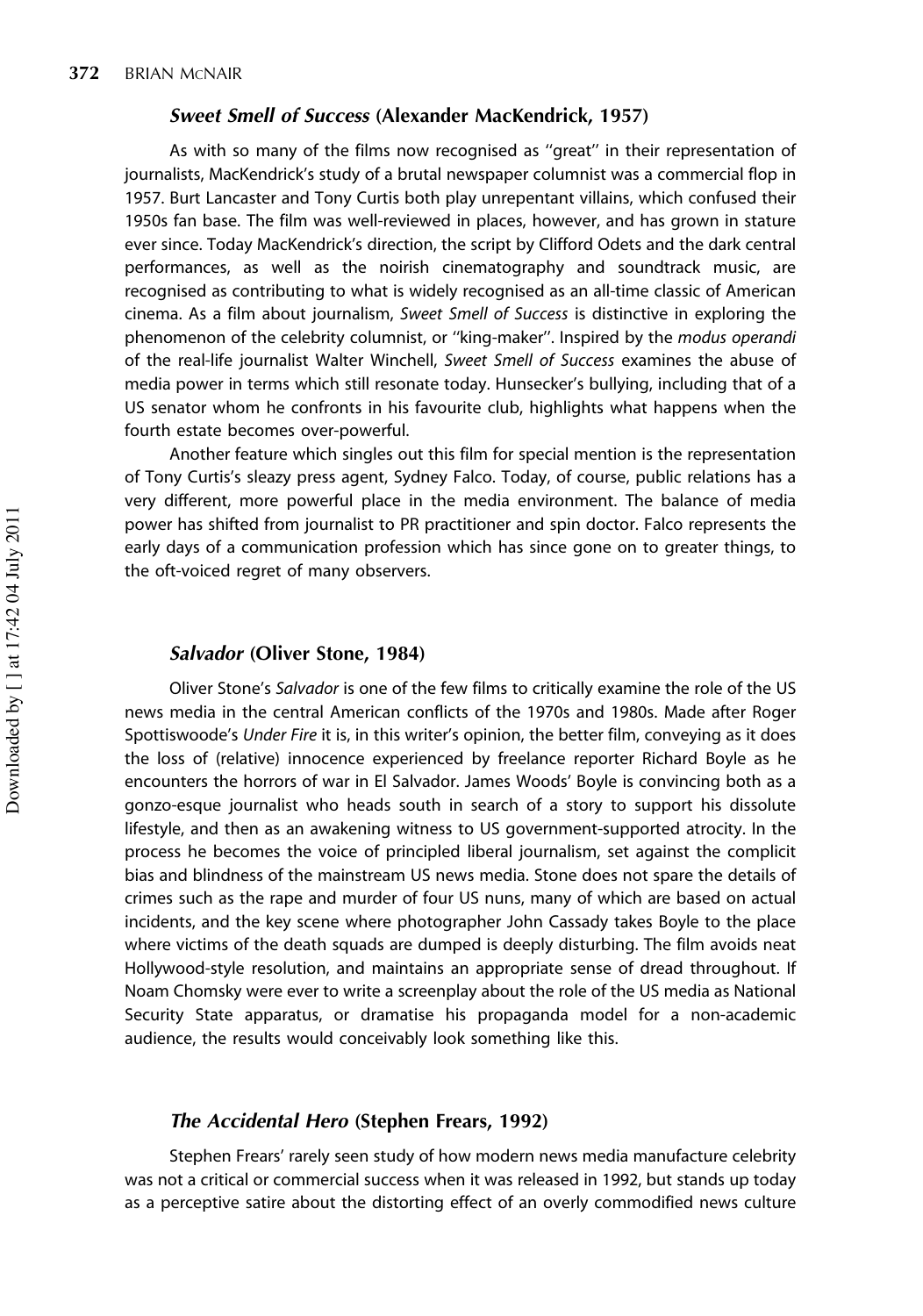on journalistic values. Like Chuck Tatum in Ace in the Hole four decades earlier, Geena Davies' TV news reporter is under pressure to make reality fit the needs of the news commodity, rather than merely report that reality. Unlike Tatum, she rebels in the end against the celebrification of ''the Angel of Flight 101'', and the way in which the events surrounding an air crash and rescue are mythologised by her producers with exaggerated re-enactments and melodramatic commentaries. The false heroism of one man is inflated (invented, indeed), while that of Dustin Hoffman's reluctant ''accidental hero'' is dismissed until the very end, when Davies finally unearths his story and redeems herself by ensuring its exposure. As well as being a highly entertaining drama, the script contains profound reflections on the nature of journalism, and the shallowness of mediated reality, as seen through the increasingly disillusioned figure of Davies's prizewinning reporter who comes to see through the illusion she has been complicit in creating. Her acceptance speech at an awards ceremony deconstructs the manner in which journalism narrativises reality and turns it into a layered ''story'', onion-like, with as much insight as will be found in anything by Baudrillard or Eco.

#### Welcome to Sarajevo (Michael Winterbottom, 1997)

Winterbottom's fact-based account of the story of ITN foreign correspondent Michael Nicholson, who adopted a Bosnian orphan and brought her home to the United Kingdom with him after his experiences of reporting the siege of Sarajevo, is by some stretch the best film to be made about conflict journalism in the 1990s. Where Salvador portrayed a world of identifiable goodies and baddies and allowed the journalist to take sides on behalf of the audience, Welcome to Sarajevo captures the confusion and chaos of post-communist Europe, when the walls have come down and pre-modern enmities have resurfaced to wreck the lives of ordinary people. Winterbottom and his actors convey the growing weariness and cynicism of journalists who must witness and report on massacres of civilians as they buy bread in a market place, and extreme nationalism of a type not seen since the Second World War.

#### Shattered Glass (Billy Ray, 2003)

It is a remarkable fact that in a year when Bruce Almighty made nearly \$500 million at the global box office, Shattered Glass attracted less than \$3 million. Jim Carrey's comic vehicle about local TV news journalism has its charms, no doubt, but Shattered Glass will stand the test of time as the more interesting and important film. As an account of the 1998 fabrication scandal involving Stephen Glass and the leading US periodical New Republic, it marks the moment when the authority and public trust in print journalism began to be undermined by the rise of digital media. To the student of journalism this film marks the moment when the tide turned—there had always been liars and cheats in journalism; now, for the first time, the rising upstarts of the online world were on to them.

The film's value as media history is reinforced by skilled performances from Peter Skarsgaard as editor Chuck Lane, and from Hayden Christensen as Glass. The editorial offices are authentically rendered, and the script loaded with insights into the nature of journalism, and the standards by which objectivity is maintained in a prestigious US outlet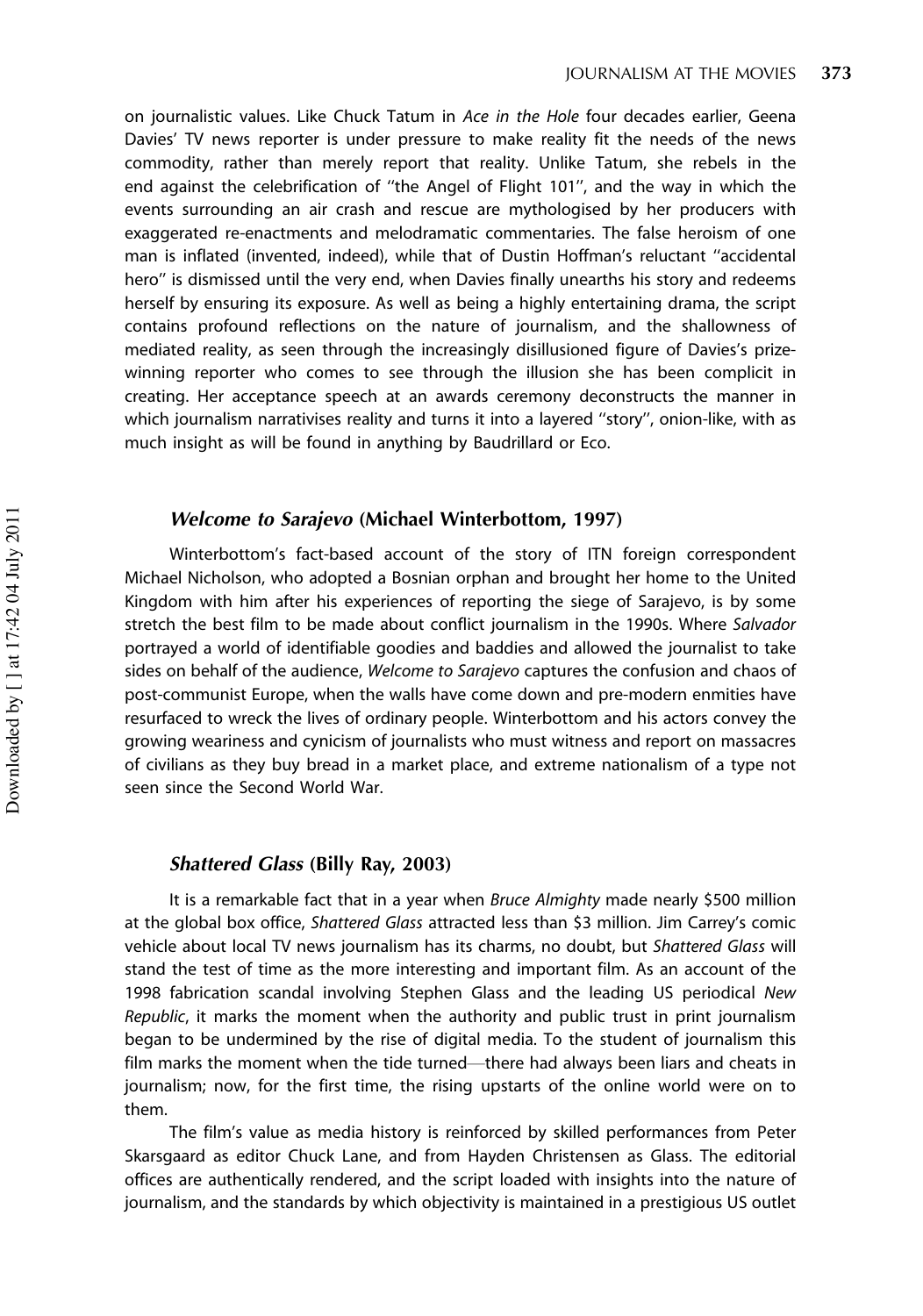of record (even if these are often mouthed by the man who is systematically violating them). The film dramatises the rigorous editorial procedures adopted by the New Republic. but never in a manner which bores. Rather, the deviant practices of one toxic individual in an otherwise honourable organisation become the stuff of gripping drama.

#### Rag Tale (Mary McGuckian, 2004)

One of the most poorly received journalism films of all time, Raq Tale is an underrated satire about the state of popular journalism in early twenty-first-century Britain. Most of the critics condemned its hyperactive cinematography (which is trying at times, and the film's main flaw), and accused the script of lacking credibility. But any observer of UK popular journalism in the last two or three decades will think that this story of illicit sex in the office, drug abuse, and politically motivated anti-monarchy campaigns is quite believable. As is the brutal, macho atmosphere of the editorial committee meetings in which stories are evaluated for their potential appeal to the Raa's readers. The scene where a potentially serious foreign story about Afghanistan is transformed into humaninterest fluff for the benefit of readers who couldn't find that country on a map is as funny as it is frightening. Rag Tale is, despite the criticism it received from a profession who may have thought its satirical assault too close for comfort, simply the best film ever made about the excesses of red-top (what used to be known as ''tabloid'') journalism. Made just before the Madeleine McCann and the Nicholas Mosley cases brought out the very worst of British journalism, the ugly tabloid world rendered by Mary McGuckian looks more cautious and restrained with every new press scandal.

#### Good Night, and Good Luck (George Clooney, 2005)

Where Rag Tale was roundly panned by its media critics, Clooney's homage to Ed Murrow and NBC's current affairs golden age was greeted with a unanimity of critical approval hardly seen since All the President's Men. Like Pakula's film (and unlike Rag Tale) this is a salute to the best of journalism, made at a time when the post-9/11 political environment was perceived to be putting US journalists under intense pressure to conform to an ascendant right-wing consensus. George W. Bush has gone and the film's key message about the perils of commercialisation, as articulated in key speeches by Murrow (David Strathairn) which top and tail the script, seems overly simplistic when set against the sheer diversity and dynamism of US media culture in the 2000s. Nevertheless, the message is presented with great skill, and the film is as visually appealing as it is packed with comment and insight into the role of the journalist. Monochome cinematography and a cool jazz soundtrack remind one of Sweet Smell of Success, while the unremitting goodness of the journalists has not been seen in a movie since All the President's Men. Period details such as the chain smoking which accompanies nearly every scene encourage nostalgia for the era when newsrooms, and journalists, were a little less health and safety conscious than today. A film which deserved its critical and commercial success, and will retain its value as a positive model to students of journalism.